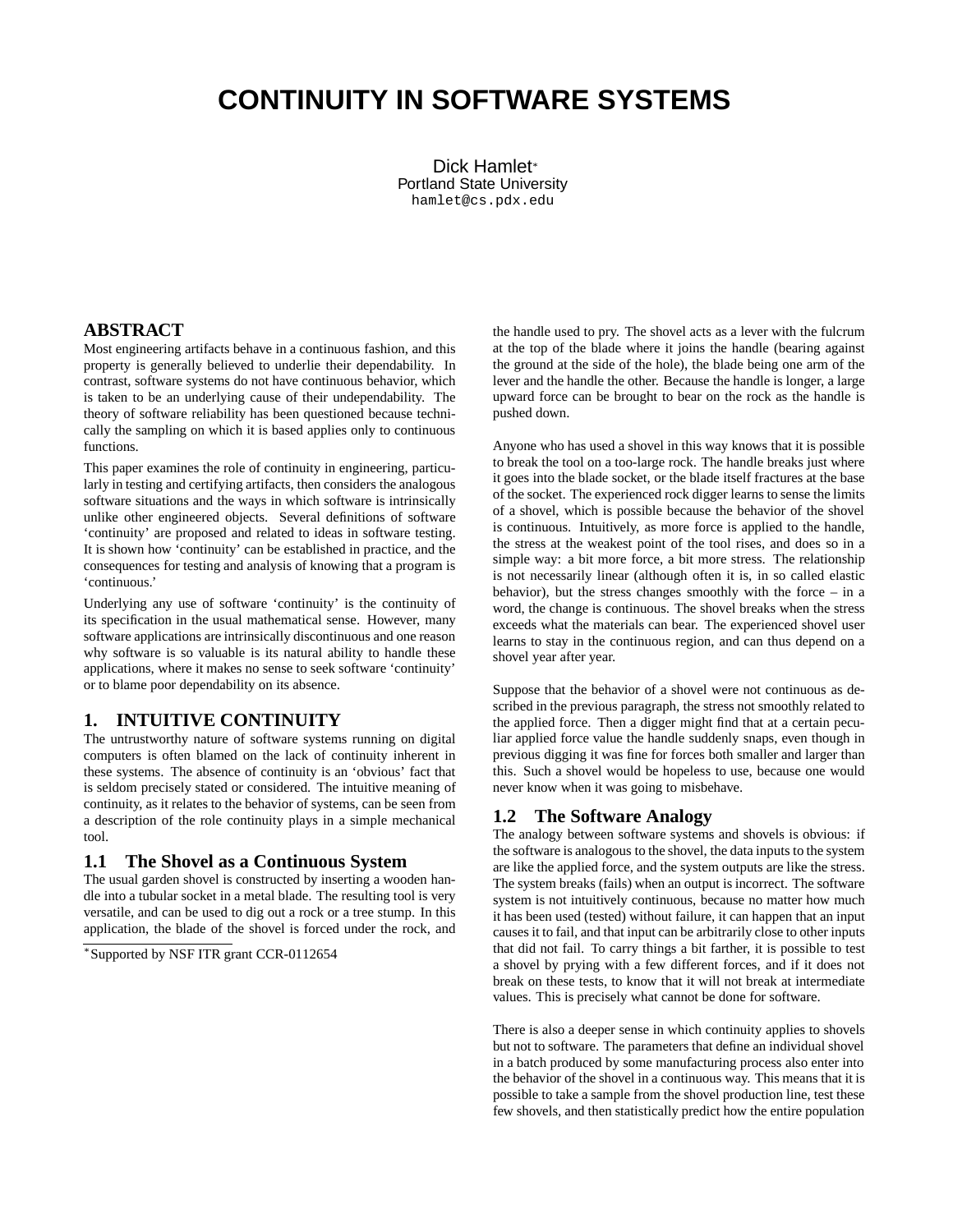of shovels is likely to behave. (For example, to assign a probability and confidence to the proposition that no shovel will break for any applied force in a given range of values.) This statistical sampling is called 'life testing,' and it is the original source for the theory of software reliability [13], in which the sampling is analogous to a random software test. The use of life-testing theory is technically invalid for software, because the samples are not drawn from a continuous distribution.

# **2. FORMAL DEFINITIONS OF SOFTWARE 'CONTINUITY'**

The definition of a continuous real function is the most intuitively appealing, and describes the behavior of many physical systems like the shovel.

**DEFINITION:** A real function f is *continuous* at  $x_0$  iff: Given any  $\epsilon > 0$ ,  $\exists \delta > 0$  such that

$$
\forall x \left( |x - x_0| < \delta \implies |f(x) - f(x_0)| < \epsilon \right). \tag{1}
$$

Or,

$$
\lim_{x \to x_0} f(x) \to f(x_0).
$$

The  $\epsilon - \delta$  form of the definition is better suited to the purpose of defining notions of continuity for software.

Notions of left- and right- and piecewise-continuous functions are similarly defined.

#### **2.1 Continuity on Discrete Sets**

As might be expected, there has been previous work on 'discrete continuity.' The idea is a starting point for so-called digital topology, which emerged from image processing. Rosenfeld's seminal paper [12] considered the case of a function from discrete pixels to the same, an image transformation. In the one-dimensional case the function domain and range sets are integer intervals, which Rosenfeld takes to be finite. Intuitively, the functions to be considered approximate real-valued functions by taking as value at an input pixel, the nearest output pixel to the real-function's value. Points are *neighbors* in this space iff their Euclidean separation is no more than 1; that is, iff the points are the same or they are successive integers. Rosenfeld's definition is:

**DEFINITION:** An integer function f defined on a finite interval of the integers is *discretely continuous* iff:

Given any  $\epsilon > 1$ ,  $\exists \delta > 1$  such that

$$
\forall x \ (|x - x_0| \le \delta \implies |f(x) - f(x_0)| \le \epsilon). \tag{2}
$$

The changes in this definition, in comparison with definition (1), are appropriate to the discrete space and its Euclidean distance.

Rosenfeld proves that discretely continuous functions are characterized by carrying neighbors into neighbors. He also establishes elementary properties of the definition, among which are:

- 1. If  $f$  is discretely continuous the continuity is uniform. (That is, for all points  $x_0$  the same  $\delta$  works for the same  $\epsilon$  in (2).)
- 2. A discretely continuous function has the intermediate-value property. (That is, if  $f(x) < m < f(y)$ ,  $\exists z$  such that  $f(z) = m.$
- 3. The composition of discretely continuous functions is discretely continuous.

4. Most arithmetic combinations of discretely continuous functions (e.g., the sum) are not necessarily discretely continuous.

Property 1) is stronger than for the definition on the reals; property 4) is weaker; the others are the same. The proofs of these properties are straightforward. Intuitively, the discretely continuous functions fail to be closed under arithmetic operations because  $\epsilon$  values cannot be adjusted arbitrarily as they are in the proof for the real case.

Further properties of discretely continuous functions were established by Rosenfeld and more recently by Boxer [4]. For example, the only continuous 1-1 functions are combinations of translations and reflections.

### **2.2 Floating-point Continuity**

As approximations to mathematical real values, floating-point quantities in digital systems cover a finite range defined by the exponentfield size, and have limited precision defined by the mantissa-field size. This is exactly what is needed to capture physical measurements. The floating-point subset of the reals is characterized by the existence of a minimum fractional spacing  $\gamma$  which is the granularity of the mantissa,  $\gamma = 2^{-M}$  for a binary field of M bits. Software can vary  $\gamma$  by using a multiple-word mantissa, even beyond that supported by the hardware operations if necessary.

There are two ways to look at the approximate nature of floatingpoint values. The program specification may explicitly mention the approximations; or, the specification may be expressed in continuous terms, with the understanding that its statements about values apply only approximately. The former is a more cumbersome but more precise version of the latter. A specification statement like:

The program will compute  $f$  to within 0.05%,

really means something like the following<sup>1</sup>:

For all real x such that  $f(x) \neq 0$ , program inputs will approximate  $x$  with error at most  $h_x$ , and for all input values z such that  $|x - z| < h_x$  the program output  $v_z$  at z will satisfy  $| (f(x) - v_x)/f(x) | < .0005$ .

The intuitive content of the requirement is that when any value  $x$ arises in the operation of the system, the program will operate on an input approximation to  $x$  limited by the hardware, and the output will be similarly limited, but the calculated value will nevertheless be close enough to  $f(x)$ .

**DEFINITION:** A program computes a *floating-point continuous* function  $F$  if  $F$  approximates a continuous function to the fractional accuracy given in the program specification.

The definition leaves open the possibility that a program might compute a floating-point continuous function  $F$ , but  $F$  might not be the function it was specified to compute. The definition does make the specification the arbiter of the required accuracy.

Floating-point continuity is a natural extension of discrete continuity in that by interpreting the mantissa as an integer and taking the

<sup>&</sup>lt;sup>1</sup>The excluded case  $f(x)=0$  must be appropriately included, and the restriction to a real interval would also be present in any actual specification, but including these technicalities would obscure the point about approximating continuity.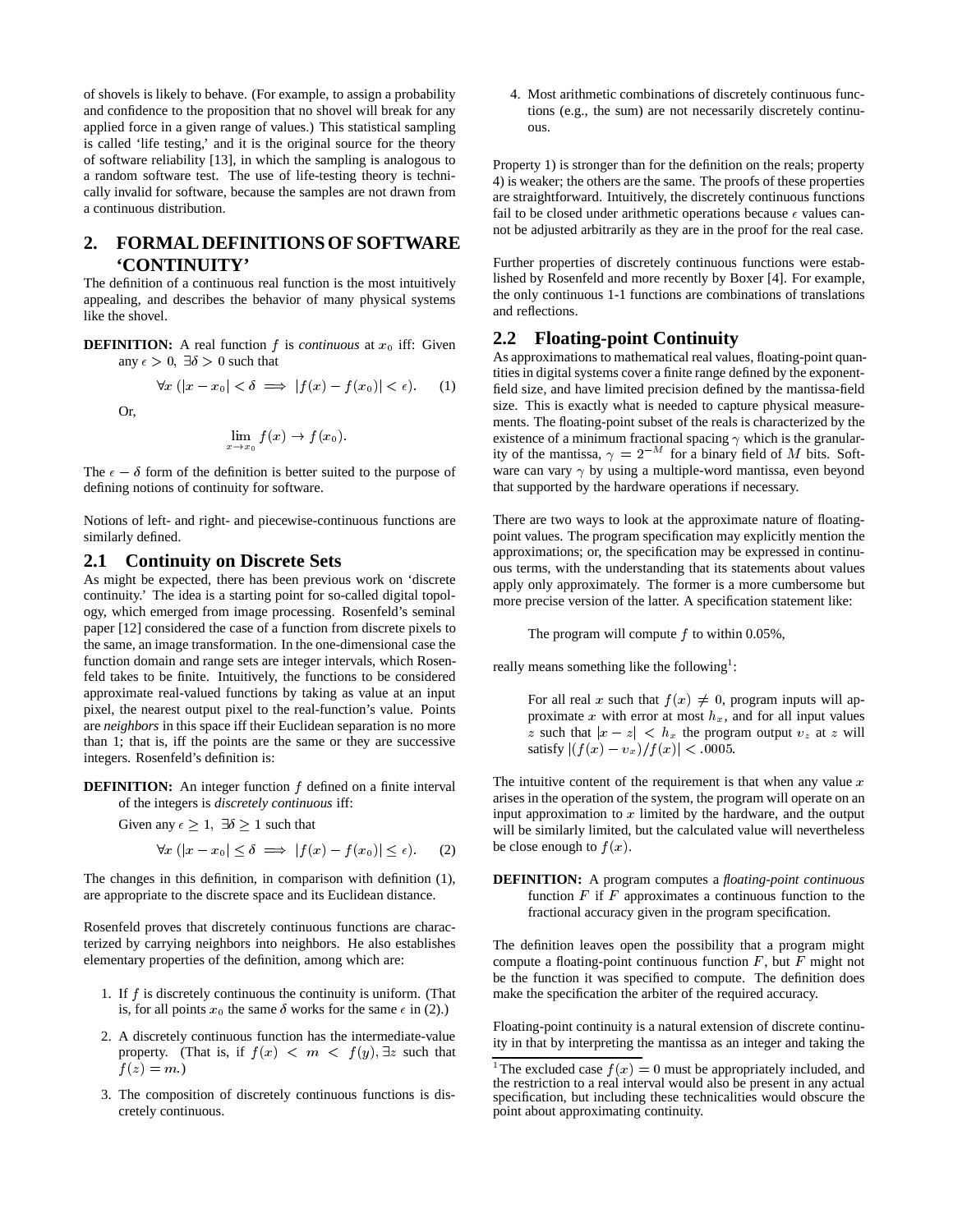required accuracy to be one mantissa unit, the two notions are intuitively the same, but discrete continuity has no concept that corresponds to the specification's ability to require an arbitrary accuracy.

The floating-point-continuous functions are closed under composition, but not under arithmetic operations like addition, for the same reasons that establish these properties for discrete continuity.

In the remainder of this paper, statements such as "the computed value is  $f(0)$ " are to be taken to mean that the floating-point approximation holds for an accuracy given in the specification. It can of course happen that the digital nature of the computation is the very reason why the program fails to obtain a sufficiently accurate result, always a thorny problem for the numerical analyst. But this special case is no different in principle from one in which any incorrect result is obtained.

#### **2.3 Testing for Trustworthiness**

The rationale for trusting a tested mechanical system at some usage point  $x$  is that its (tested) good behavior at points nearby  $x$ , along with the continuity at  $x$  of functions describing its properties, guarantee that it will behave properly at  $x$ . A bit more than this is required, because assurance is needed that the behavior cannot vary too wildly. It can be as dangerous to have a narrow 'spike' in a continuous function as to have a discontinuity. Suppose that a mechanical system has a function  $Z$  that describes a system property. Z *satisfies a Lipschitz condition* at  $x_0$  iff there is a parameter  $B_0 > 0$  such that:

$$
\exists b > 0, \ \forall x \ (|x - x_0| < b \implies |Z(x) - Z(x_0)| \leq B_0).
$$

Intuitively, the function cannot change value arbitrarily in some neighborhood of each point for which it satisfies a Lipschitz condition. A real function that is continuous at  $x$  satisfies a Lipschitz condition at  $x$ ; but the converse is not true, since the limited variation requires nothing about the behavior inside the bound.

In testing a mechanical system whose property function  $Z$  satisfies a Lipschitz condition, one proceeds as follows:

Let the failure limit of  $Z$  be  $L_Z$ , which for simplicity take as a maximum magnitude. Test the system using points  $\{x_1, x_2, \ldots\}$  $\ldots$ ,  $x_k$  whose Lipschitz constants are respectively  $\{B_1, B_2, \ldots, B_k\}$  $..., B_k$  and whose neighborhoods overlap to cover the usage range. At each test point  $t$ ,  $Z(t)$  must be within the failure limits reduced by  $B = \max_{1 \leq i \leq k} B_i$ , that is:

$$
\forall i, 1 \leq i \leq k \ (|Z(x_i)| < L_Z - B).
$$

There is some justification in calling  $B$  the *safety factor*<sup>2</sup> for  $Z$ . The testing regimen then guarantees that the system cannot fail, for it has been tried at points near enough to each other, and the worst variation between points has been allowed for by the safety factor.

# **2.4 Failure Continuity**

The software analog of the mechanical behavior of the previous section would be something like this:

**DEFINITION:** Let a program <sup>p</sup> have specification <sup>S</sup>. <sup>p</sup> is *failure continuous* at  $x_0$  iff  $\exists b > 0$  such that:

$$
p(x_0) \neq S(x_0) \implies \forall t, |x_0 - t| < b \ (p(t) \neq S(t)).
$$

That is, if the program fails to meet its specification at some input, then it also fails in a neighborhood. The failure statement implies that if such a program is correct at a point, it must also be correct in a neighborhood of that point.

Intuitively, failure continuity means that it is possible to test a program at particular points, and its success there guarantees that it will also succeed at nearby points. A certification of the program can be accomplished as for the mechanical system, by testing at points whose neighborhoods cover the domain. If all of them succeed, there can be no failures.

In his seminal 1976 paper [8], Howden defined a property of subdomain testing methods that he called 'reliable'<sup>3</sup>. In a 'reliable' testing method, one successful test in each subdomain proves that the program is correct. Failure continuity is the same as Howden's idea, except that he thought of the program as computing an arbitrary function and the testing method as defining the 'reliable' subdomains. The present viewpoint ascribes the property to the program itself. The difficulty with both ideas in practice is that in Howden's formulation, there is no way to determine if subdomains are 'reliable;' for failure continuity, there is no way to find the failure-continuous neighborhoods.

Although the definition of failure continuity appears to be exactly the property we are seeking for dependable software (just as Howden's 'reliable' seemed just what is needed in testing), the definition goes too far by capturing an essentially undecidable idea. An example will make clear the difficulty. Suppose that a specification requires the computation of  $sin(x)$  with 1% accuracy over the interval  $[0, 2\pi)$ , and that a program trying to meet this specification computes the constant zero function. Both specification and program are continuous and the program is within 1% of specification on three intervals, roughly [0, .01], [3.13, 3.15], and [6.27,  $2\pi$ ), but the program is not failure continuous near the internal interval end points. The difficulty with the definition, and perhaps with all of computer programming, is that a specification is arbitrary, and no effective property can capture whether or not a program meets it.

# **2.5 Intuitive Program Continuity**

In the sequel we will speak of the 'continuity' of the function computed by a program (or even of a 'continuous program') without specifying the particular technical definition. This intuitive way of speaking recognizes that the intuitive content of any definition in the  $\epsilon - \delta$  form is that 'jumps' in functional value must be limited to those within the digital granularity. In Rosenfeld's definition, the granularity is 1; in floating-point continuity it is the accuracy required by the specification.

It is common practice in program analysis to treat variables of a program like mathematical variables, and to write formulas using them as if they described program behavior. This false viewpoint is dangerous – the values are limited and of limited precision, so assuming otherwise can lead to obvious mistakes. But at the same time, treating program variables as mathematical gains a great simplicity and access to powerful methods of analysis. What underlies

<sup>&</sup>lt;sup>2</sup>In engineering practice, safety factors are usually multiplicative rather than additive, but using a real 'factor' in the definition of limited variation raises irrelevant difficulties when <sup>Z</sup> can take zero values. Petroski's excellent book [10] gives case studies in which safety factors saved (or did not save) flawed designs. Addis [1] even makes a case for safety factors saving designs whose theoretical calculations are scientifically indefensible.

<sup>&</sup>lt;sup>3</sup>The inverted commas are needed because Howden's idea has nothing to do with the usual statistical reliability.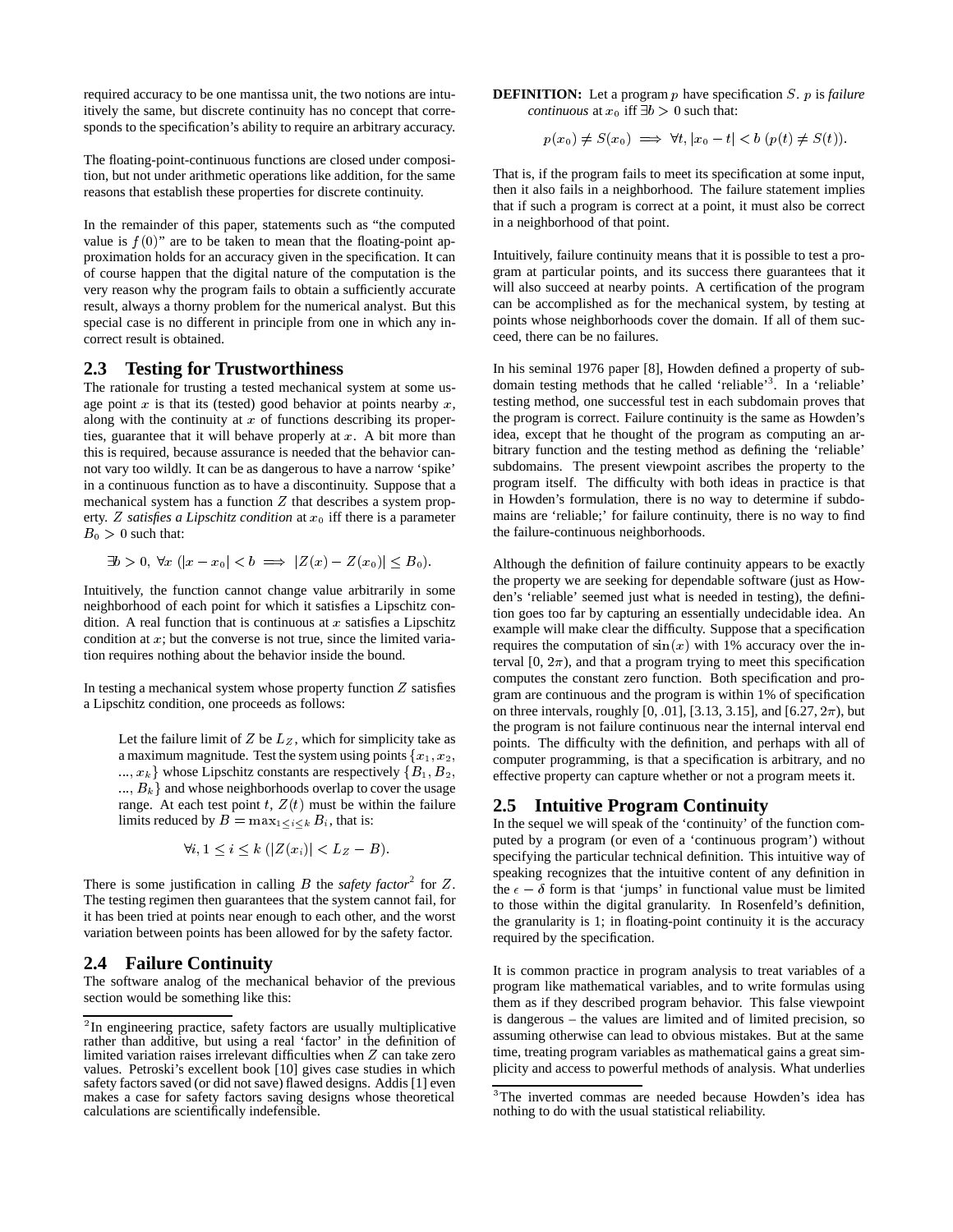the successful use of this abstraction is the approximation ideas discussed in Sections 2.1 and 2.2, justified by the following theorem:

**THEOREM.** If a program computes (in the sense of symbolic execution) a mathematically continuous function when its variables are taken to be real-valued, then: (1) The program is discretely continuous over a suitable interval, and (2) There is a specification accuracy for which the program is floatingpoint continuous.

Symbolic execution yields a formula for the function  $f$  that the program would compute if it used real values; if  $f$  is continuous, then the program is technically continuous in the senses of Sections 2.1 and 2.2. The essential idea in proving the theorem is that the difference between values the program actually computes and values of  $f$  can be controlled by restricting the interval or widening the specified accuracy. A given program may be incapable of computing a particular specified function to an arbitrary accuracy, for all that it is floating point continuous.

The converse of the theorem is false, since a program-computed function may contain small jumps that destroy mathematical continuity but are within the limits of the technical definitions. For example, a program using a partial sum of a convergent series may compute an adequate approximation to the continuous function defined by the series, yet its symbolic-execution formula can be for an almost-everywhere discontinuous function.

### **3. DISCUSSION**

It is a persistent mistake in program testing and analysis to confuse properties of the specification with those of a program being analyzed, and thereby compromise the analysis. A classic case is a specification that requires the computation of a polynomial function. Knowing that for polynomial degree  $m$  such functions are determined by  $m$  distinct points, a tester may believe that  $m$  test points are sufficient to prove correctness. The fallacy underlying this belief is the implicit assumption that the program is somehow constrained to follow the specification. But the program may not in fact compute a polynomial of degree  $m$ , in which case the test has no significance.

Testing and proving analysis methods might be profitably combined to exploit properties of the specification. If a property of program <sup>P</sup> can be established by proof methods (e.g., that <sup>P</sup> *does* compute an <sup>m</sup>-degree polynomial), then the correctness argument can be completed by testing (e.g., that the polynomial is the one specified, using  $m$  test points.) Matthew Geller made a start on such a method [6], but was unable to go beyond piecewise linear functions and their computation by elementary program constructs.

In the present context, we wish to establish that a particular program *does* compute a 'continuous' function, and then explore what analysis opportunities this opens up.

#### **3.1 Demonstrating Program 'Continuity'**

The source of discontinuity in imperative programs (i.e., those written in a language like C) is conditional statements. In the simplest case, a basic block of code computes a polynomial function of the variables used in the block. When two such blocks are placed in the THEN and ELSE arms of a conditional statement, the conditional expression partitions the domain into two subdomains. When two nearby points lie one in each subdomain, the values computed at each need not be close to each other, since these values come from the different blocks. A trivial example is the C fragment:

if 
$$
(x > 2.71) z = 0
$$
;  
else  $z = 1.414$ ;

The computation in each block is a constant function, but the whole program is discontinuous at  $x = 2.71$ .

To make a long story short, for imperative programs the input space can be partitioned into path subdomains, on each of which the computation is polynomial. That the path subdomains are somehow fundamental to the structure of the program has long been believed in both practical and theoretical testing work. The most stringent certification tests (for example, those required by the FAA) are based on paths; path testing has been studied from the beginning of the discipline, by Howden [8] and by Richardson and Clarke [11]. Dave Mason is currently working on a component-based testing and proof theory based on path domains [9].

Thus any imperative program is piecewise continuous, the potential discontinuities being confined to the boundaries of its path domains. A conventional boundary-coverage test, using all boundary points and nearest points in the path subdomains, would detect all discontinuities. In a typical numerical program, the specification function is not discontinuous at these boundary points, so boundary tests should be good at uncovering failures. Testing for continuity across a boundary has the great practical advantage that it does not require an oracle.

Unfortunately, there are a potential infinity of path subdomains boundary points for any imperative program that contains looping or recursive constructions. Hence it is not possible in practice to mechanically test for continuity. Nor is symbolic execution a decidable technique – again because of the existence of loops and recursion. However, proving continuity analytically is not as difficult as symbolic execution itself, since the point is not to solve for the function computed, but only to show that it does not have discontinuities of a given size. This might be accomplished by replacing loops by bounded unrolling (and similarly limiting the depth of recursion), then showing that the neglected tails cannot cause too large a jump in values.

Another approach is to use a different program structure. If a program is a (functional) composition of components then establishing continuity of the latter is sufficient, because the notions of program continuity are closed under composition. This suggests that functional programming languages will be easier to analyze for continuity, and that component-based programs should confine iteration and recursion to the components.

# **3.2 Analyzing 'Continuous' Programs**

If a program's specification is continuous, and it can be established that the program is continuous, there remains the possibility that the program is still incorrect because it is computing the wrong continuous function.

In principle, the decomposition into path subdomains can be used to show correctness, by a combination of testing and proving methods. On each path subdomain the program computes a polynomial, and this can be compared with the specification function restricted to that subdomain. If the restricted specification is also polynomial, testing solves the equivalence problem. It is not necessary to obtain the program's polynomial explicitly, only to bound its degree to determine the number of test points required. However, it is unlikely that the specification is explicitly in polynomial form. The more likely situation is that the program's polynomial only approximates